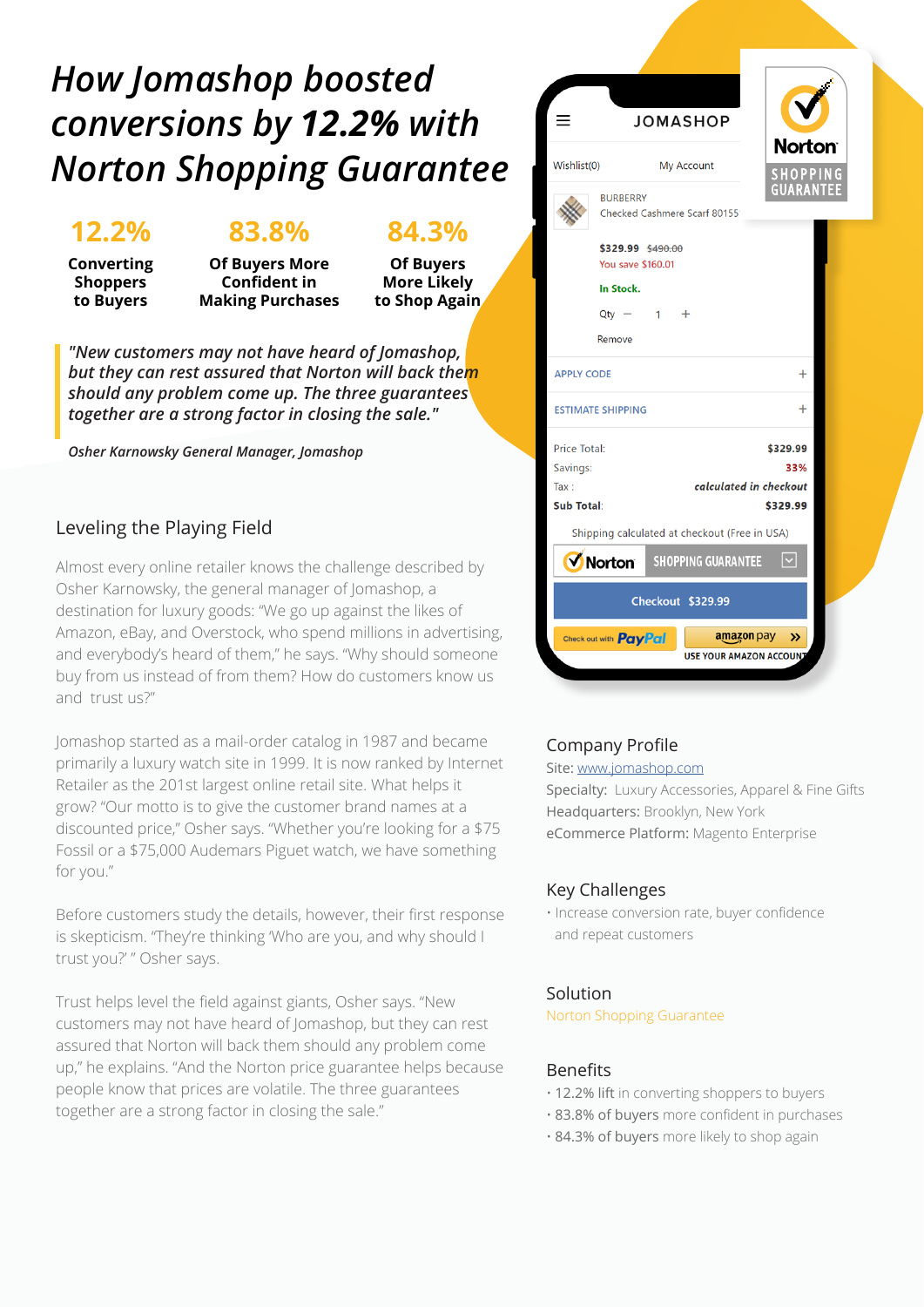#### Converting 12.2% More Shoppers Into Buyers

To build trust, Jomashop tried Norton Shopping Guarantee, which provides shoppers with \$10,000 in identify theft protection, a \$1,000 purchase guarantee and a \$100 lowest-price guarantee, all free to shoppers. The Jomashop team put a Norton Shopping Guarantee badge on the bottom left corner of each page, and a conversion banner next to each 'Buy Now' button.

"With Norton Shopping Guarantee, we converted 12.2 percent more shoppers into buyers," Osher says. "We were pleasantly surprised to see the true value of Norton. We had been using other third-party guarantees, but Norton is more of a household name, synonymous with security. That makes a customer feel more secure. We expected a bump, but not this big."



**12.2% Lift in Converting Shoppers to Buyers**

**83.8% Of Buyers More Confident in Purchases**

**84.3%**

**Of Buyers More Likely to Shop Again**